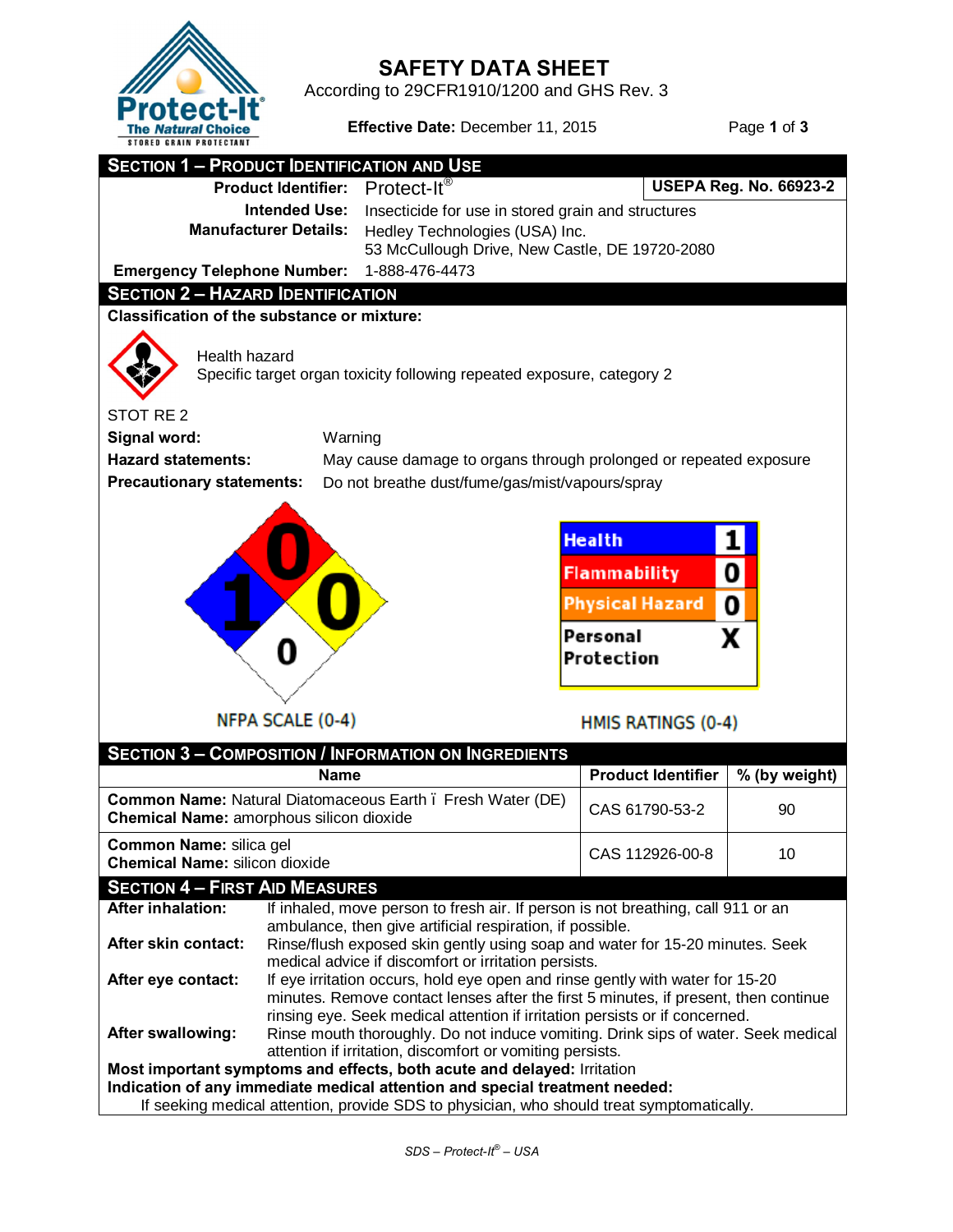

## **SAFETY DATA SHEET**<br>According to 29CFR1910/1200 and GHS Rev. 3

**Effective Date:** December 11, 2015 Page 2 of 3

#### **SECTION 5 – FIREFIGHTING MEASURES**

#### **Suitable extinguishing agents:**

Does not burn. Use extinguishing media appropriate for surrounding fire.

**Specific hazards arising from the substance:** 

Thermal decomposition can lead to release of irritating gases and vapours.

**Special protective equipment and precautions for firefighters:**

Use NIOSH-approved respiratory protection/breathing apparatus. Avoid inhaling gases, fumes, and dust. Avoid contact with skin and eyes.

#### **SECTION 6 – ACCIDENTAL RELEASE MEASURES**

**Personal precautions, protective equipment, and emergency procedures:**

Refer to Section 8 for personal protection protective eyewear, gloves, and clothing. Ensure that airhandling systems are operational. Ensure adequate ventilation.

#### **Methods and material for containment and cleaning up:**

Keep in suitable closed containers for disposal. Dust deposits should not be allowed to accumulate on surfaces. Vacuum clean dust with equipment fitted with HEPA filter. Use a dust suppressant such as water if sweeping is necessary.

#### **SECTION 7 – HANDLING AND STORAGE**

### **Precautions for safe handling:**

Minimize dust generation and accumulation. Avoid breathing dust. Establish good personal hygiene and work practices. Always wash hands and face before eating, drinking or smoking. Avoid contact with eyes, skin, and clothing.

**Conditions for safe storage, including any incompatibilities:**

Store in a dry place. Minimize dust generation and accumulation. Seal broken containers immediately. When working with this product, measures to prevent electrostatic charging should always be taken when handling near flammable or explosive atmospheres.

#### **SECTION 8 – EXPOSURE CONTROLS / PERSONAL PROTECTION**



**Control parameters:** Total Dust PEL 10 mg/m<sup>3</sup>, Respirable Dust TWA 5 mg/m<sup>3</sup> **Appropriate Engineering Controls:** Emergency eyewash stations should be available in the immediate vicinity of use/handling. Use sufficient natural or mechanical ventilation to keep dust level below PEL as above.

| <b>SECTION 9 - PHYSICAL AND CHEMICAL PROPERTIES</b> |                       |                                         |                   |  |  |  |
|-----------------------------------------------------|-----------------------|-----------------------------------------|-------------------|--|--|--|
| Appearance:                                         | fine off-white powder | <b>Explosive limits:</b>                | ND.               |  |  |  |
| Odor:                                               | none                  | Vapour pressure:                        | ND.               |  |  |  |
| <b>Odor threshold:</b>                              | <b>NA</b>             | Vapour density:                         | ND.               |  |  |  |
| <b>pH:</b> 6-8                                      |                       | <b>Bulk density:</b>                    | 190 g/L           |  |  |  |
| <b>Melting/Freezing point:</b>                      | - NA                  | Solubility:                             | hydrofluoric acid |  |  |  |
| Boiling point & range: NA                           |                       | <b>Water solubility:</b>                | Negligible        |  |  |  |
| <b>Specific Gravity (water=1):</b>                  | -2                    | <b>Flammability:</b>                    | <b>NA</b>         |  |  |  |
| <b>Decomposition temperature:</b>                   | ND.                   | <b>Evaporation rate:</b>                | NA                |  |  |  |
| Auto-ignition temperature:                          | <b>ND</b>             | Flash point:                            | <b>ND</b>         |  |  |  |
| Viscosity:                                          | NA                    | Part.Coeff. n-octanol/H <sub>2</sub> O: | ND.               |  |  |  |
| <b>SECTION 10 - STABILITY AND REACTIVITY</b>        |                       |                                         |                   |  |  |  |

**Reactivity:** Nonreactive under normal conditions **Chemical stability:** Stable and chemically inert under normal conditions **Possible hazardous reactions:** None under normal processing **Conditions to avoid:** None in designed use **Incompatible materials:** Strong acids, strong bases, oxidizing agents